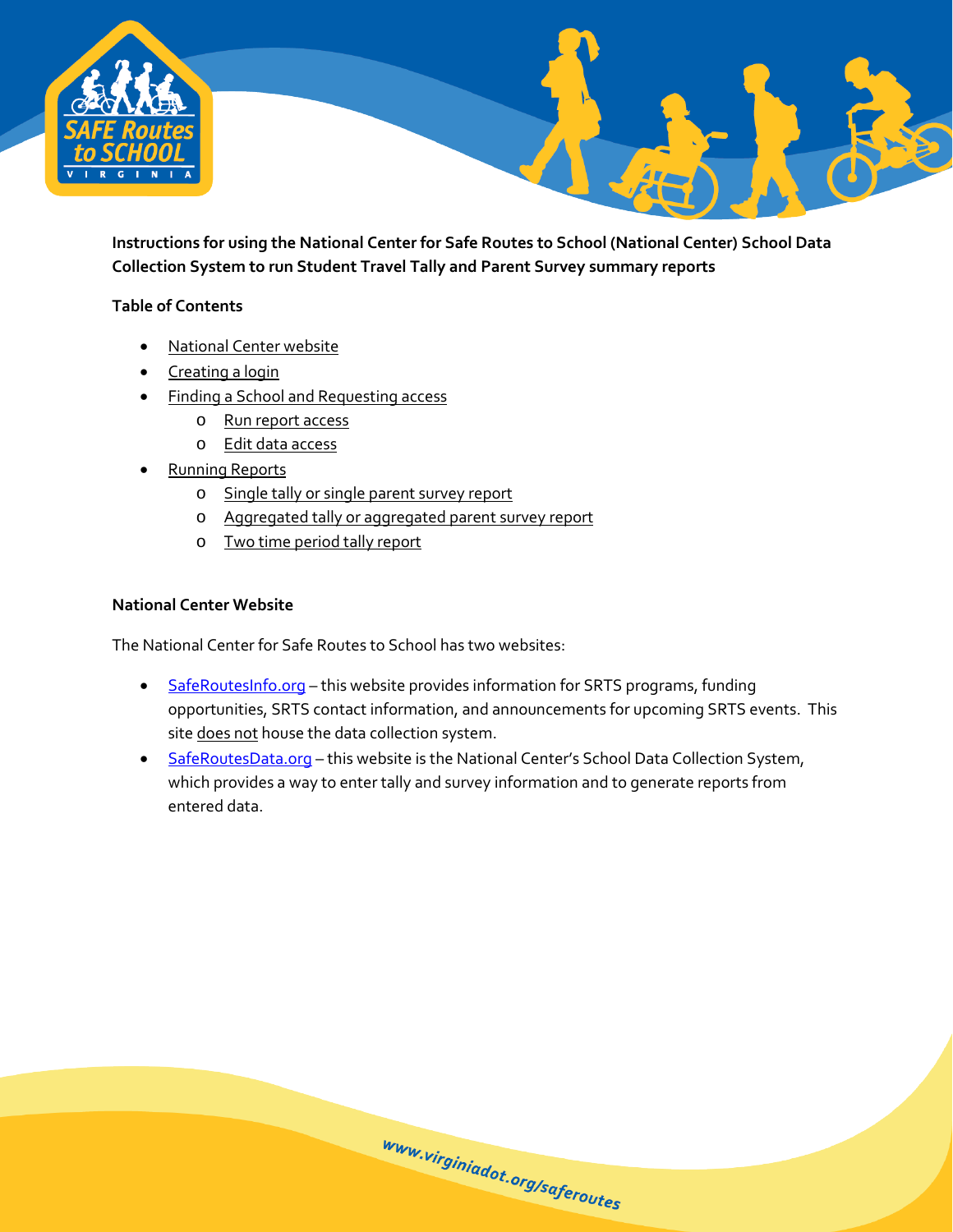

# <span id="page-1-0"></span>**Creating a Login**

First, create a login for the National Center School Data Collection System website. Each school will need a login.

- 1. Go to SafeRoutesData.org.
- 2. Create a login on the home screen, as prompted, providing:
	- a. Name
	- b. Email
	- c. Phone
	- d. State
	- e. Password

Once this information has been entered, click *Create Account* and the account is created!

| <b>SafeRoutes</b><br>National Center for Safe Routes to Schoo<br>Safe Routes to School Data Collection System                                                                                                                     |                                                                |                                                                                                                                                                                                                                                                        |                           |
|-----------------------------------------------------------------------------------------------------------------------------------------------------------------------------------------------------------------------------------|----------------------------------------------------------------|------------------------------------------------------------------------------------------------------------------------------------------------------------------------------------------------------------------------------------------------------------------------|---------------------------|
| Welcome to the National Center for Safe Routes to School's enhanced data system<br>National Center staff will return your email within 24 business hours. We hope you enjoy our system's changes.                                 |                                                                | For information on the changes, please see the list of New Features document. For additional information on navigating through the<br>system, please see the Navigating the Data System document. If you have any questions, please email info@saferoutesinfo.org, and | Create an<br>account here |
| and regional SRTS champions to enter and view data collected using the standardized Student Travel Tally and Parent Survey<br>questionnaires.<br>To enter your SRTS data, please create a Nev<br><b>Login for Returning Users</b> | <b>New Users</b>                                               | Welcome to the National Center for Safe Routes to School's online tracking system for local schools. This system provides a way for local<br><b>Tutorials for Using the System</b>                                                                                     |                           |
| Email                                                                                                                                                                                                                             | <b>First Name</b>                                              | Navigating the Data System                                                                                                                                                                                                                                             |                           |
|                                                                                                                                                                                                                                   |                                                                | <b>New Features</b>                                                                                                                                                                                                                                                    |                           |
| Password                                                                                                                                                                                                                          | <b>Last Name</b>                                               | How to Mail Data                                                                                                                                                                                                                                                       |                           |
| Log In<br>Forgot password?                                                                                                                                                                                                        | Email<br>Phone<br>--Select State--<br><b>Create a Password</b> |                                                                                                                                                                                                                                                                        |                           |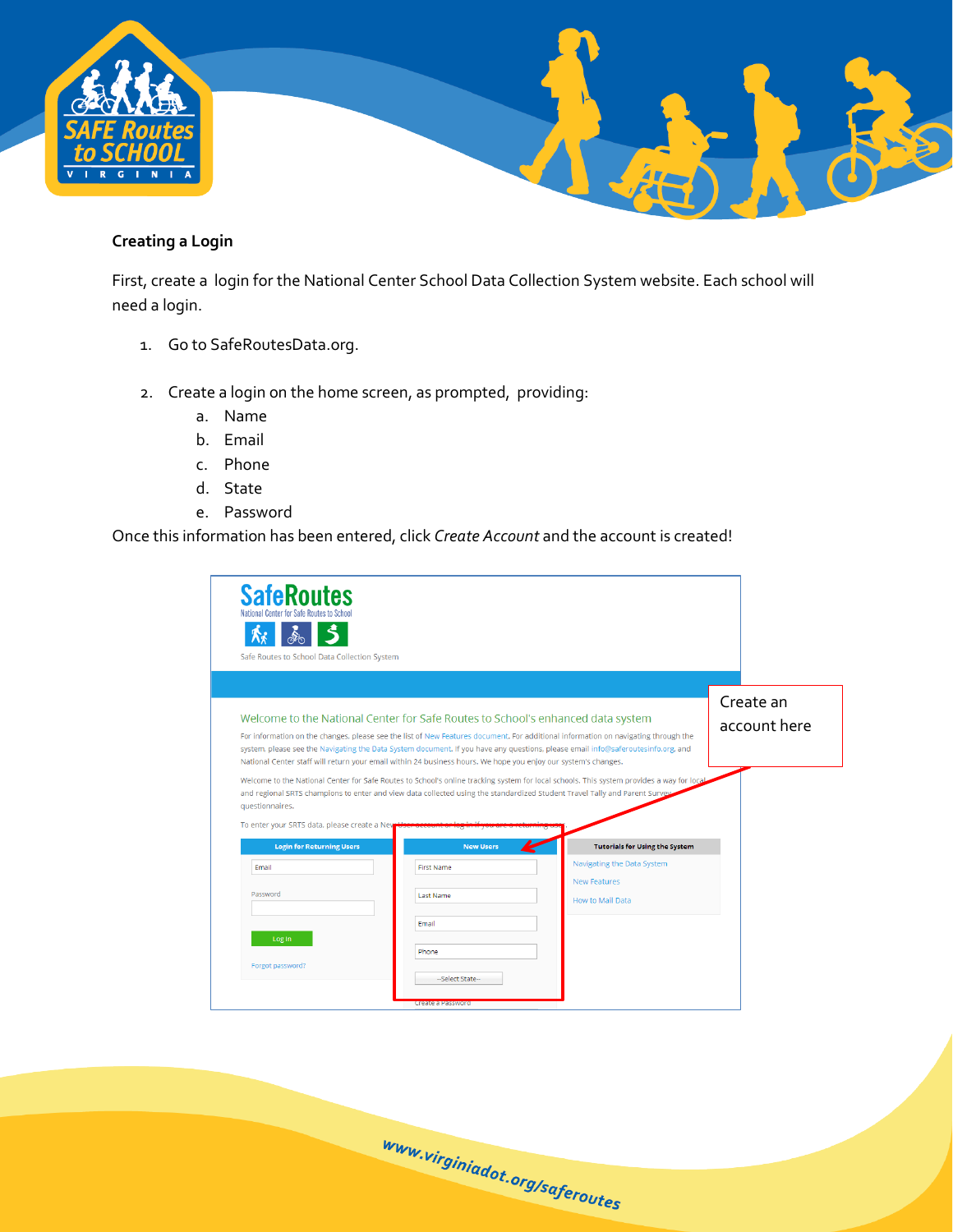

# <span id="page-2-0"></span>**Finding a School and Requesting School Access**

Second, request access to the school or school district for which you want to generate a summary report. First, search for the school.

1. Once logged into the SafeRoutesData.org, select the *Schools* tab on the blue header bar. In the drop down menu, select *Search Schools*

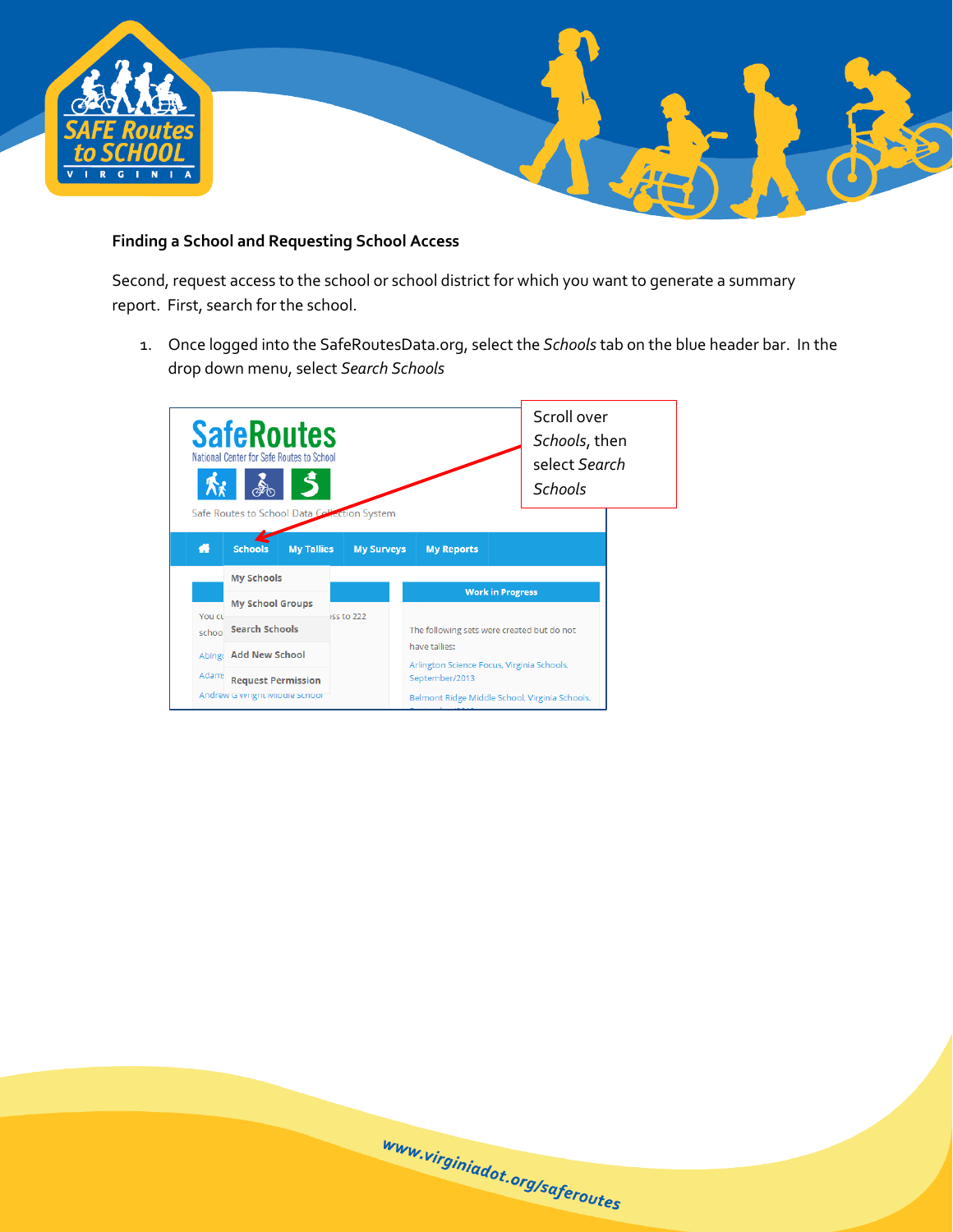

2. This will open a new page. Type in the city, state, and zip code of your school. Then select *Show Schools*. You can also add the school's name, however if there is abbreviation, the school may not be found (e.g. Carver Middle School is listed as George Washington Carver Middle School)

| Search for a School                                                                                                                    |                 |
|----------------------------------------------------------------------------------------------------------------------------------------|-----------------|
| Search for schools that are already collecting student travel talli<br>SRTS champions haven't begun collecting data yet for this schod |                 |
| School:                                                                                                                                |                 |
| School Group:                                                                                                                          | Add school data |
| <b>School District:</b>                                                                                                                |                 |
| City:                                                                                                                                  |                 |
| Virginia<br>*State:                                                                                                                    |                 |
| Zip Code:                                                                                                                              |                 |
| <b>Show Schools</b>                                                                                                                    |                 |

- 3. A new widow will show a list of schools that meet the search criteria. Find your school within the list, click on the school name.
	- a. If your school is not on the list, try running the search again with fewer search criteria. If the school still cannot be found, it's likely that the school has not been entered into the database. If this is the case, then no tally or survey data will have been added to the school, so it will not be possible to generate a report.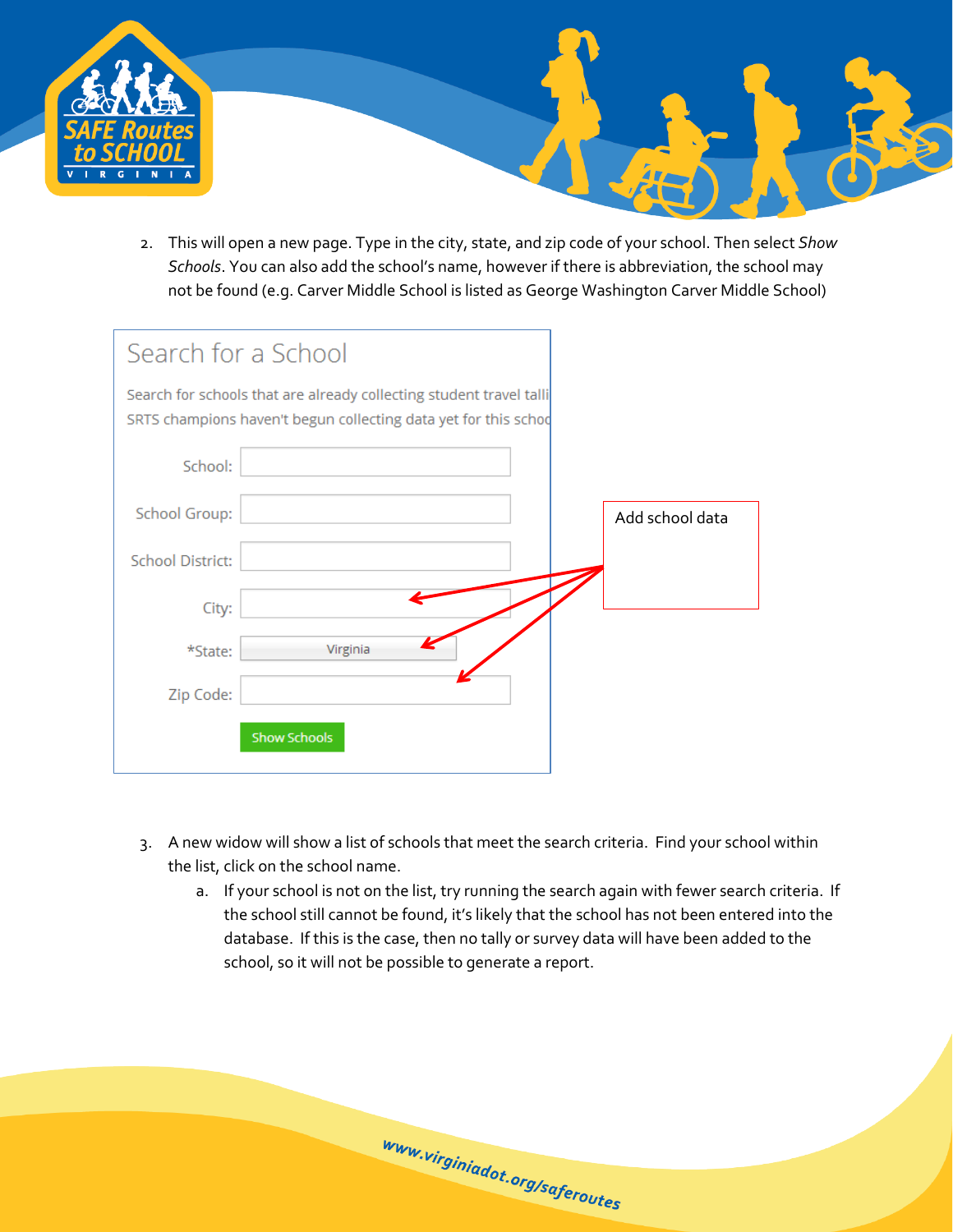

4. A new widow will show information for your school including the school name, school group, school district, school address, the contact person and their information for your school's SRTS information and your access level.



- <span id="page-4-0"></span>5. The final piece of information is the *Access Level*, which is how much access you have to see or edit the school's data.
	- a. There are three access levels that will be shown on this page
		- i. Request Access you do not have any access to this school's information. Instructions on requesting access are in item 6 below.
		- ii. Run Report you are able to view data and run reports for this school's tally and survey data.
		- iii. Edit Data you are able to view and edit the data for this school's tallies and surveys, add or edit the school's data, submit additional data, and run reports.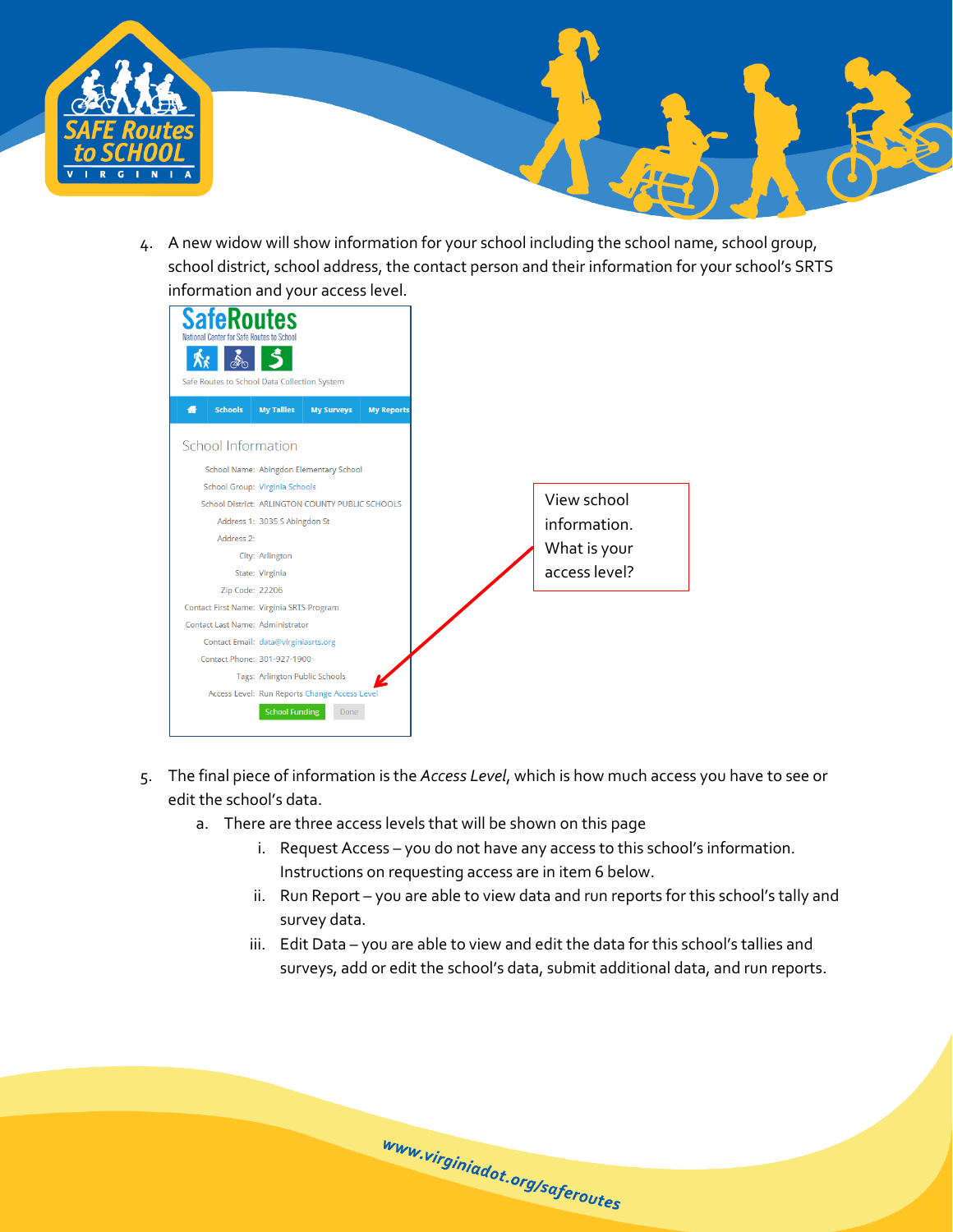

- 6. If you do not have run report or edit data access, you'll have to request that access from the contact person.
	- a. On the school information page, click *request access*.
	- b. A new page will load with the options for the type of access you can request.
	- c. Choose either *Edit Data* or *Run Report* and click *Request Permissions*.
	- d. A request will be sent to the school's contact person, they will be able to authorize your access request.

| <b>Schools</b><br><b>My Tallies</b>                                                                                                          | <b>My Surveys</b>   | <b>My Reports</b> |                   |                       |  | Choose the type<br>of access here.   |  |  |
|----------------------------------------------------------------------------------------------------------------------------------------------|---------------------|-------------------|-------------------|-----------------------|--|--------------------------------------|--|--|
| Request or Change Permissions                                                                                                                |                     |                   |                   |                       |  |                                      |  |  |
| The following is a list of all the schools that meet your search criteria. To gain additional access to a school, ple<br>following:          |                     |                   |                   |                       |  |                                      |  |  |
| Run Report Only - Allows you to view the details of a tally and survey and to generate reports for that particula                            |                     |                   |                   |                       |  |                                      |  |  |
| Edit Data - In addition to the Run Report privileges, you will be able to add/edit all school related data and syc<br>Center for processing. |                     |                   |                   |                       |  |                                      |  |  |
| <b>School Name</b>                                                                                                                           | <b>School Group</b> | <b>City</b>       |                   |                       |  |                                      |  |  |
|                                                                                                                                              |                     |                   |                   | <b>Request Access</b> |  |                                      |  |  |
| Abingdon Elementary School                                                                                                                   | Virginia Schools    | Arlington         | <b>Tally Set</b>  | ● Edit Data           |  |                                      |  |  |
| <b>Request Permissions</b>                                                                                                                   |                     |                   | <b>Survey Set</b> | ● Run Report          |  | Press this button<br>to send request |  |  |

#### *Understanding School Groups*

As part of the Virginia Safe Routes to School Program all schools are added to the *Virginia Schools* school group. This allows schools in Virginia to run state and division wide reports. If you are approved *for Edit Data* access then you will be able to view school data for all of the schools in the *Virginia Schools* school group. If you would like your school to be removed from the Virginia Schools group, please send an email to *data@virginiasrts.org*.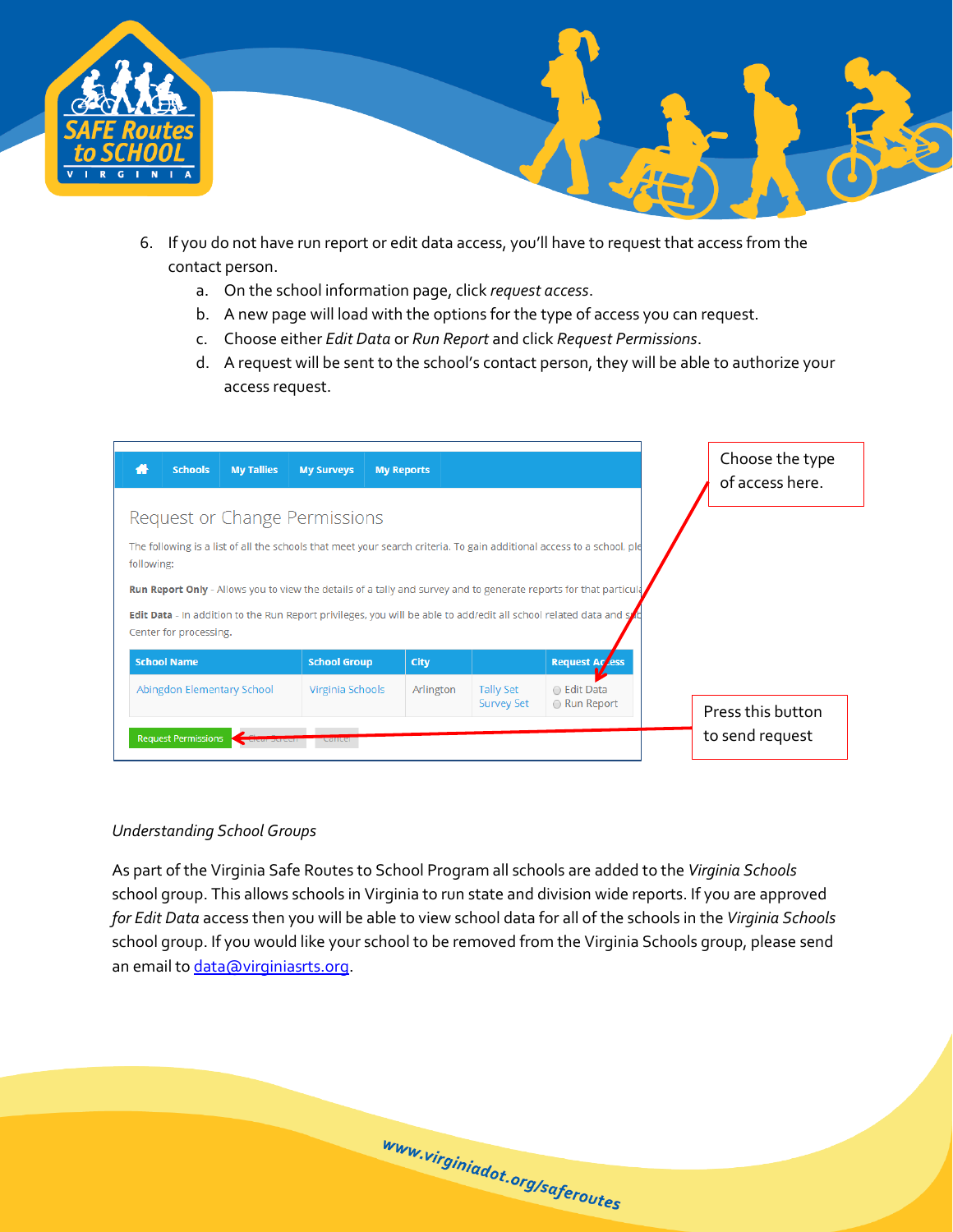

# <span id="page-6-0"></span>**Running Reports**

Once you have a login and appropriate access to a school data, you are can run reports. All reports are accessed through the *My Reports* tab on the blue header bar on the home page.

|   |                | <b>SafeRoutes</b><br>National Center for Safe Routes to School<br>$\overline{5}$<br>Safe Routes to School Data Collection System |                   |                   |                         | Click here for<br>reports |  |
|---|----------------|----------------------------------------------------------------------------------------------------------------------------------|-------------------|-------------------|-------------------------|---------------------------|--|
| ₩ | <b>Schools</b> | <b>My Tallies</b>                                                                                                                | <b>My Surveys</b> | <b>My Reports</b> |                         |                           |  |
|   |                | <b>Your Schools</b>                                                                                                              |                   |                   | <b>Work in Progress</b> |                           |  |

1. Click the *My Reports* tab on the blue header. This will open a new page that lists all of the reports.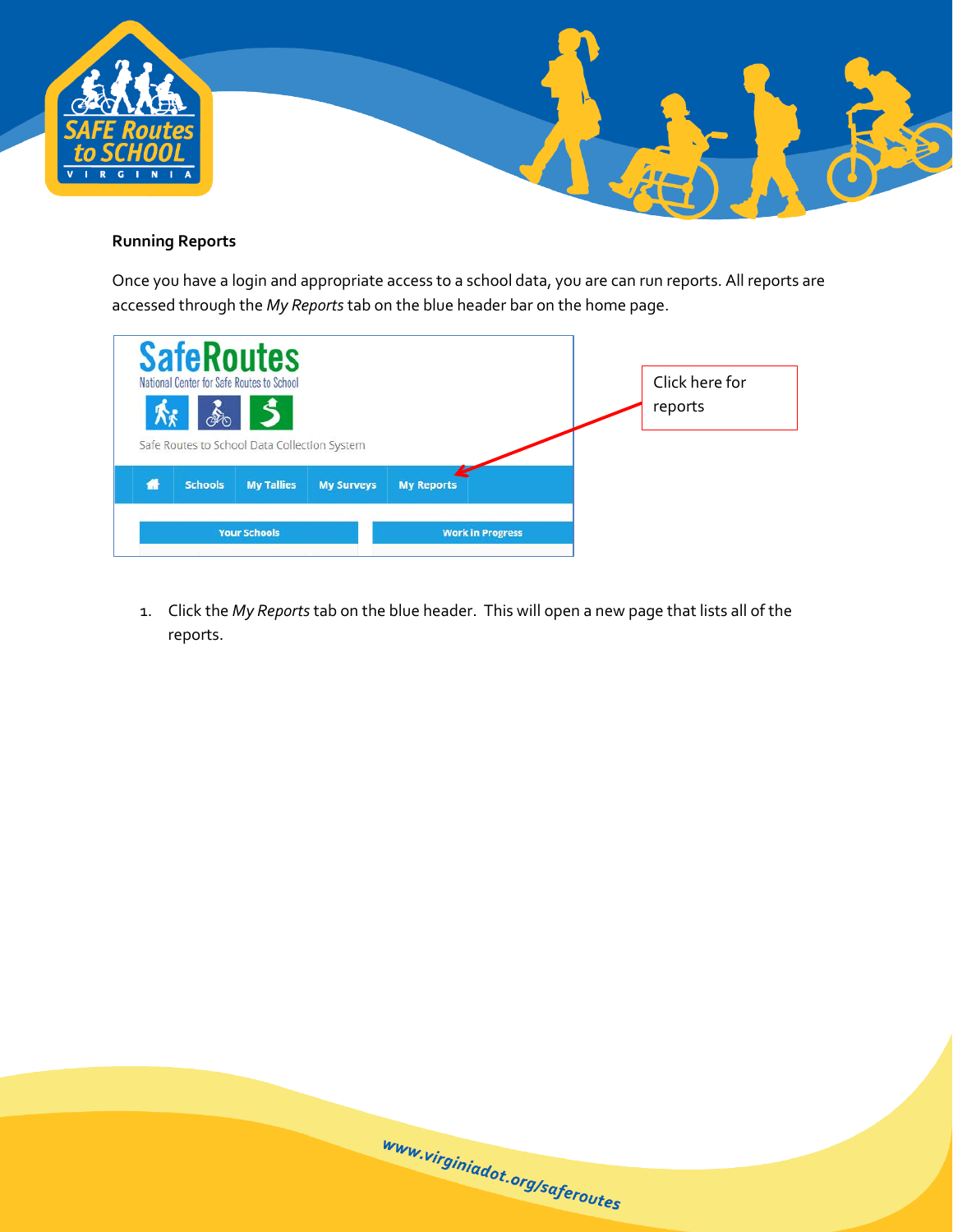

2. The reports page has links to create five different reports. Click the link that says *Create Report* for whichever report you'd like to make.

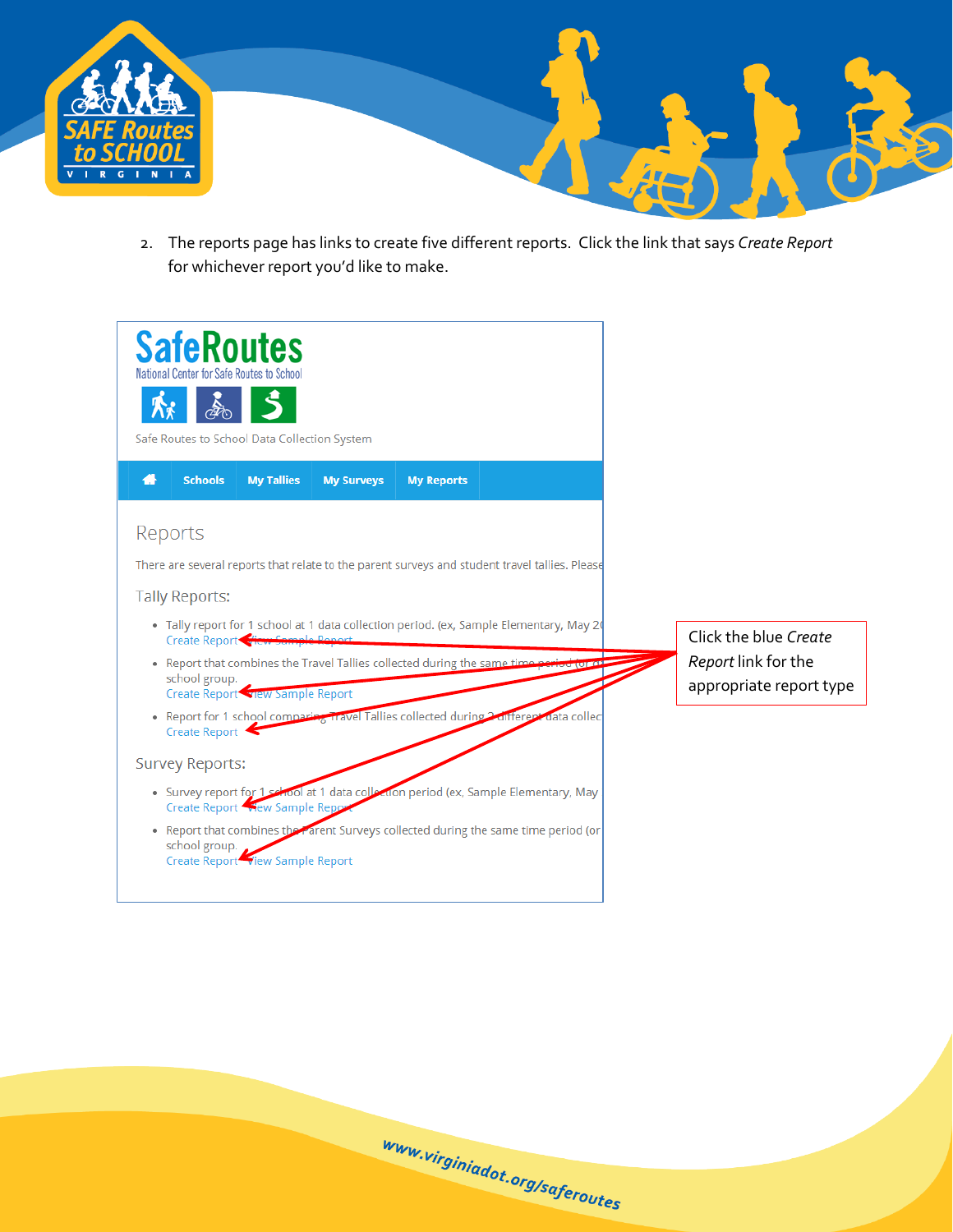

- a. **Tally report for 1 school at 1 data collection period (Single Tally Report)** choose this if you want to know about how students traveled during one travel period, for instance "How did students at Vienna Elementary School get to school during Student Travel Tally Week 2013?"
- b. **Report that combines travel tallies collected during the same time period (Aggregated Tally Report)** – choose this if you want to know about how all the students in your division or in the state traveled during one travel period, for instance "How did all of the students in Pittsylvania County get to school during Student Travel Tally Week 2013?"
- c. **Report for 1 school comparing travel tallies collected during 2 different data collection periods** – choose this if you want to know about the changes in student travel between two periods, for instance "How did student travel at Luray Elementary School change between Student Travel Tally Week 2012 and 2013?"
- d. **Survey report for 1 school at 1 data collection period (Single Survey Report)** choose this if you want to know about how students at a single school generally travel to school and parent attitudes about student travel for a single time period, for instance "How did parents of Lynbrook Elementary School feel about student travel to and from school in May 2013?"
- e. **Report that combines the parent surveys collected during the same time period (Aggregated Survey Report)** – choose this if you want to know about how parent attitudes of biking and walking as well as general student travel patterns for all of the students in a single school division, for instance "How did parents of Prince Edward County feel about student travel to and from school in May 2013?"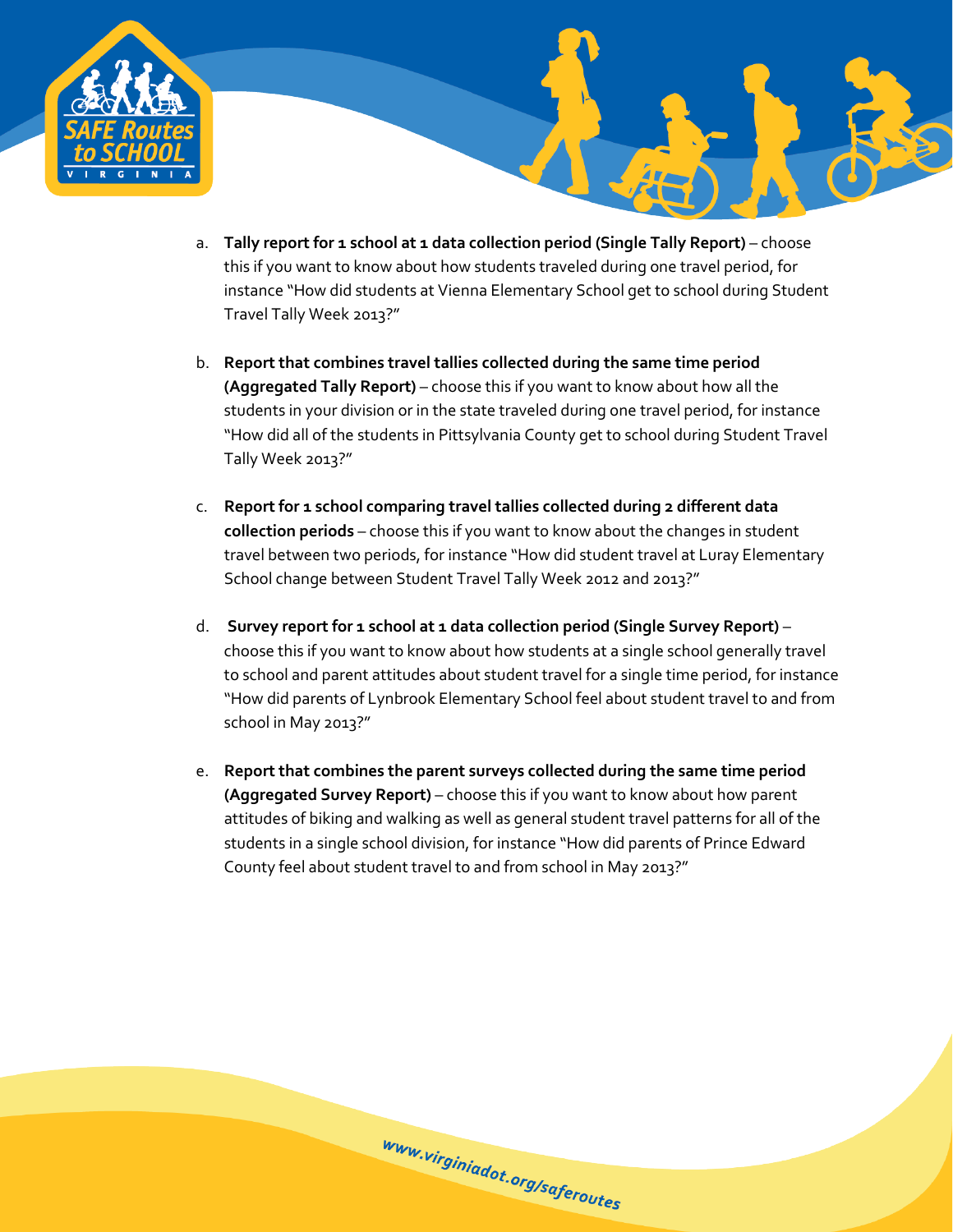



- <span id="page-9-0"></span>3. For a Tally Report or Parent Survey report for 1 school at 1 data collection period:
	- a. After clicking the link, a new page opens, it requests the name of your school and the date collected.

| <b>SafeRoutes</b><br>National Center for Safe Routes to School<br>Safe Routes to School Data Collection System |                                     |                                                  |                                                                            |  | Add your school and<br>collection date   |
|----------------------------------------------------------------------------------------------------------------|-------------------------------------|--------------------------------------------------|----------------------------------------------------------------------------|--|------------------------------------------|
| <b>Schools</b><br>48                                                                                           | <b>My Tallies</b>                   | <b>My Surveys</b><br>Abingdon Elementary Scho⊢ ▼ | <b>My Reports</b><br>My Tally Report: 1 School in 1 Data Collection Period |  | School Tags will<br>automatically appear |
| *School:<br><b>School Tags:</b><br>*Date Collected:<br>Date Collected Tags: Arlington Public Schools           | September 2013<br><b>Run report</b> | Arlington Public Schools                         |                                                                            |  | Click here to run the<br>report          |

- b. Choose your school and the collection period you'd like for the report. Once the school and date are chosen, *School Tags* will appear. Confirm that your chosen school is in the right division.
- c. Press *Run Report*
- d. A report will open in a new window or tab. Print this report as a PDF if you want a copy of it.

#### *Understanding Tags*

*Tags* are used create sub-groups for schools. They are often used to further classify the location of schools within a school group. In Virginia, all schools are grouped under the Virginia Schools group, but schools are further classified by their schools division (e.g. Rocky Gap Elementary School is in the Virginia Schools group, but is tagged as being a Bland County school).

*Season Collected Tags* are used to further classify the date of parent surveys or student travel tallies. They are useful to identify when additional events occurred (e.g. a school wants to determine the impact of a crossing guard; they could take two travel tallies and tag them before/after crossing guard was positioned at a location).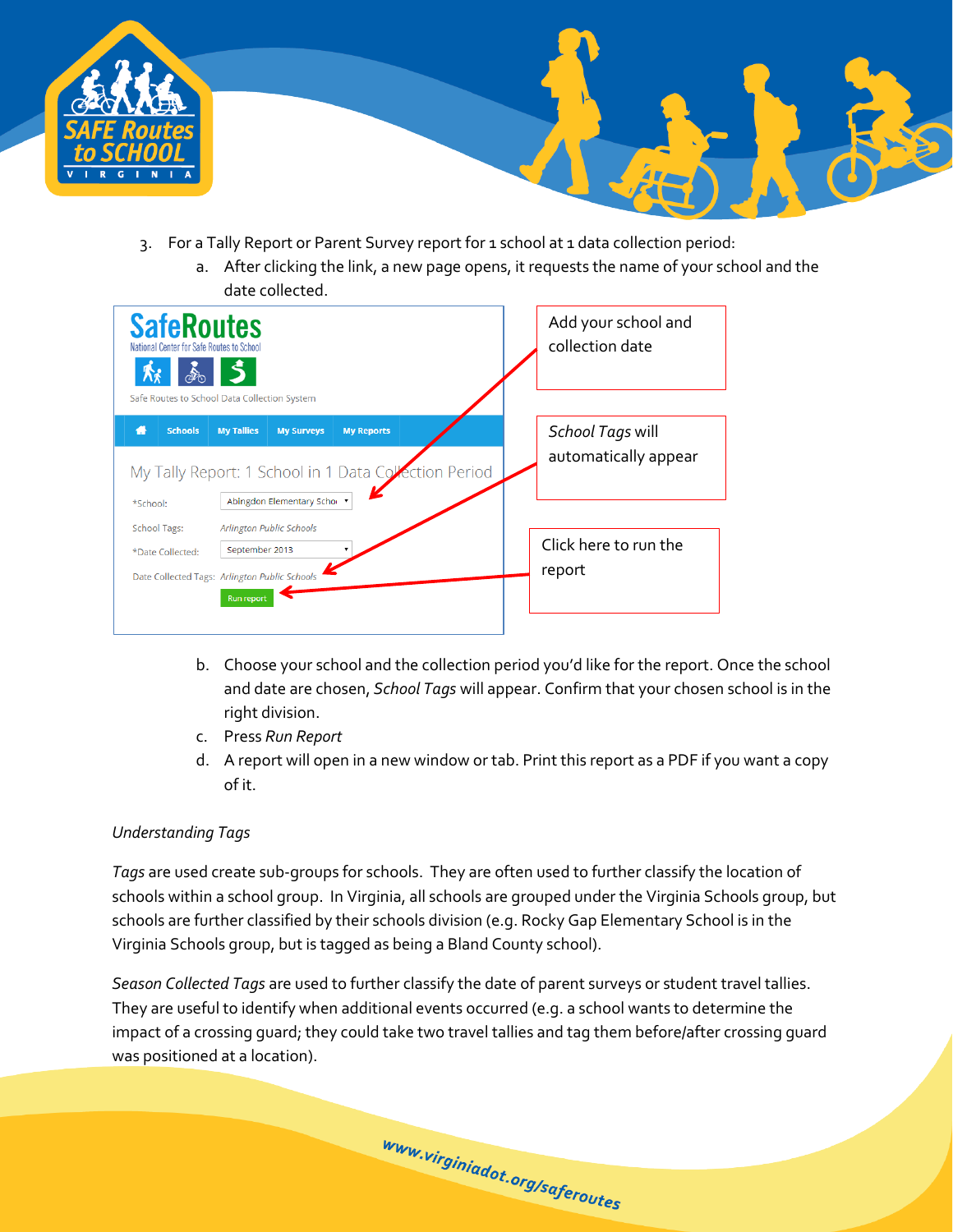



- <span id="page-10-0"></span>4. For an Aggregated Tally Report or Parent Survey that combines multiple schools during the same time period:
	- a. After clicking the *Create Report* link, a new window will open asking for the *School Group*, *School Tags*, S*eason Collected*, and *Season Collected Tags*. It is only necessary to choose a *School Group* and the *Season Collected*.



- b. For the school group choose *Virginia Schools*.
- c. For the *School Tags*, choose your school division. If you do not choose a school division, a report will be made that includes all schools in Virginia.
- d. For season collected, choose the period you want to know about, i.e. when was the parent survey conducted?

www.virginiadot.org/saferoutes

e. It is not necessary to choose a *Season Collected Tag*.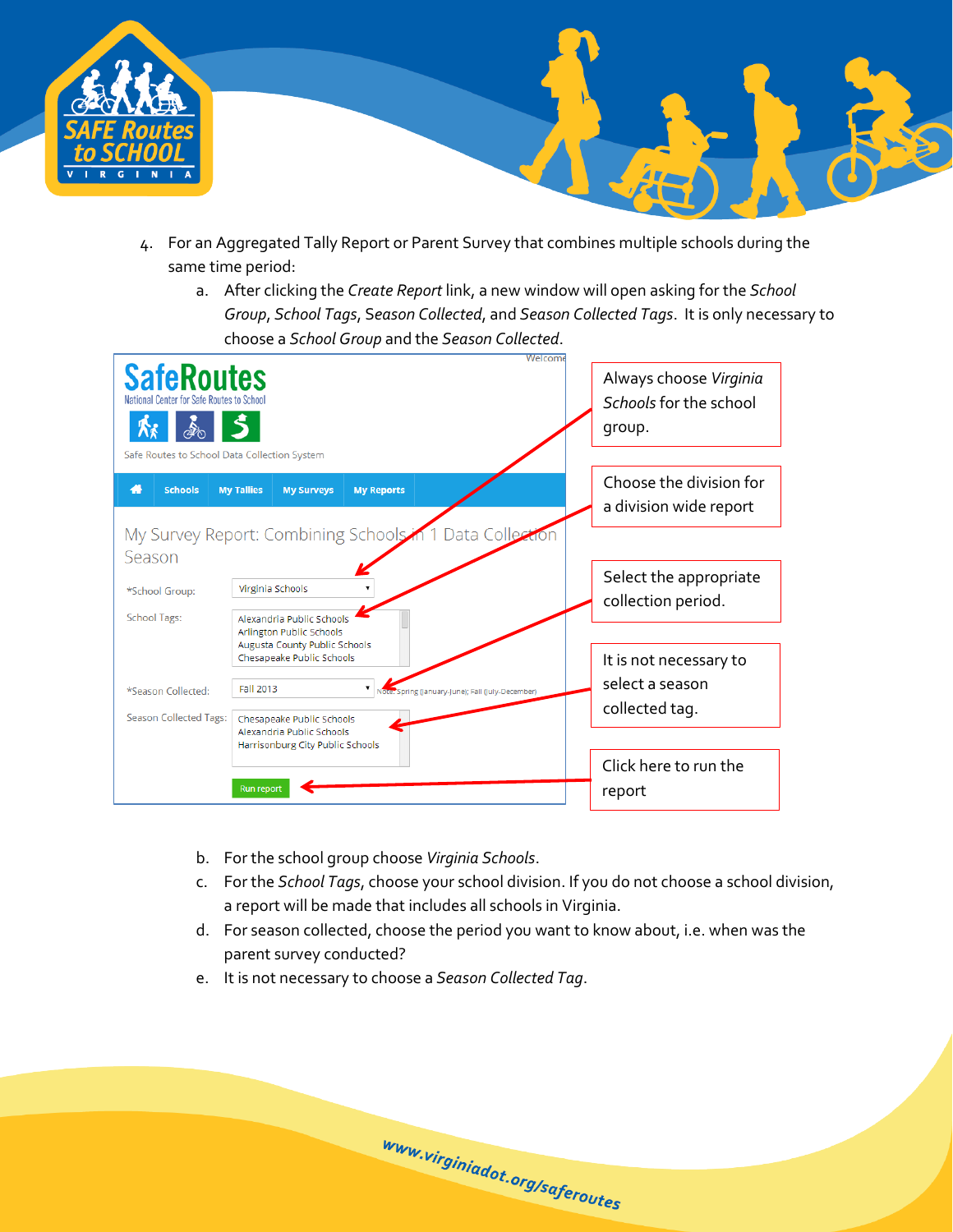

f. Press the *Run Report* button, this will link to a new page that has a list of all the school which will be included in the report. Confirm that these are the schools you want in your report

最

| <b>School Name</b>             | <b>Date Collected</b> |                             |
|--------------------------------|-----------------------|-----------------------------|
| Harrisonburg High School       | September 2013        |                             |
| Keister Elementary School      | September 2013        |                             |
| Skyline Middle School          | September 2013        | Confirm that these are the  |
| Smithland Elementary School    | September 2013        |                             |
| Spotswood Elementary School    | September 2013        | schools for the report, and |
| Stone Spring Elementary School | September 2013        | then select Run Report.     |
| Thomas Harrison Middle School  | September 2013        |                             |
| Waterman Elementary School     | <b>Exprember 2013</b> |                             |

- g. Press the *Run Report* button at the bottom of the list.
- h. The report may take a few moments to generate, but the report will open up in a new page. Print this report as a PDF if you want a copy of it.